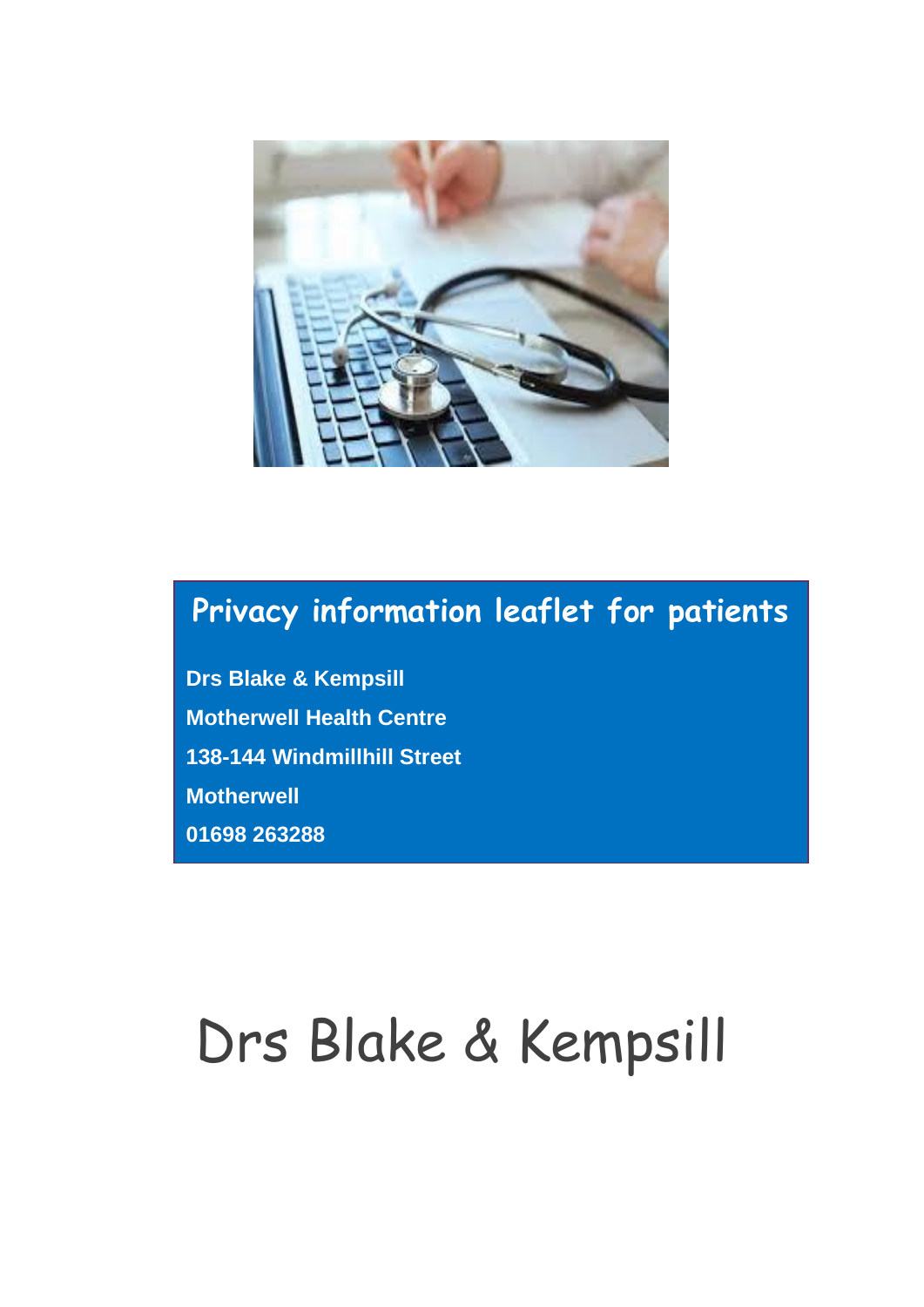# What is a privacy notice?

A privacy notice is a statement that discloses some or all of the ways in which the practice gathers, uses, discloses and manages a patient's data. It fulfills a legal requirement to protect a patient's privacy.

#### Why do we need one?

To ensure compliance with the General Data Protection Regulation (GDPR), Drs Blake & Kempsill must ensure that information is provided to patients about how their personal data is processed in a manner which is:

- Concise, transparent, intelligible and easily accessible;
- Written in clear and plain language, particularly if addressed to a child; and
- Free of charge

# What is the GDPR?

The GDPR replaces the Data Protection Directive 95/46/EC and is designed to harmonise data privacy laws across Europe, to protect and empower all EU citizens' data privacy and to reshape the way in which organisations across the region approach data privacy. The GPDR comes into effect on **25 May 2018**.

How do we communicate our privacy notice?

At Drs Blake & Kempsill, the practice privacy notice is displayed on our website, through signage in the waiting room, and in writing during patient registration (by means of this leaflet). We will:

- Inform patients how their data will be used and for what purpose
- Allow patients to opt out of sharing their data, should they so wish

What information do we collect about you?

We will collect information such as personal details, including name, address, next of kin, records of appointments, visits, telephone calls, your health records, treatment and medications, test results, X-rays, etc. and any other relevant information to enable us to deliver effective medical care.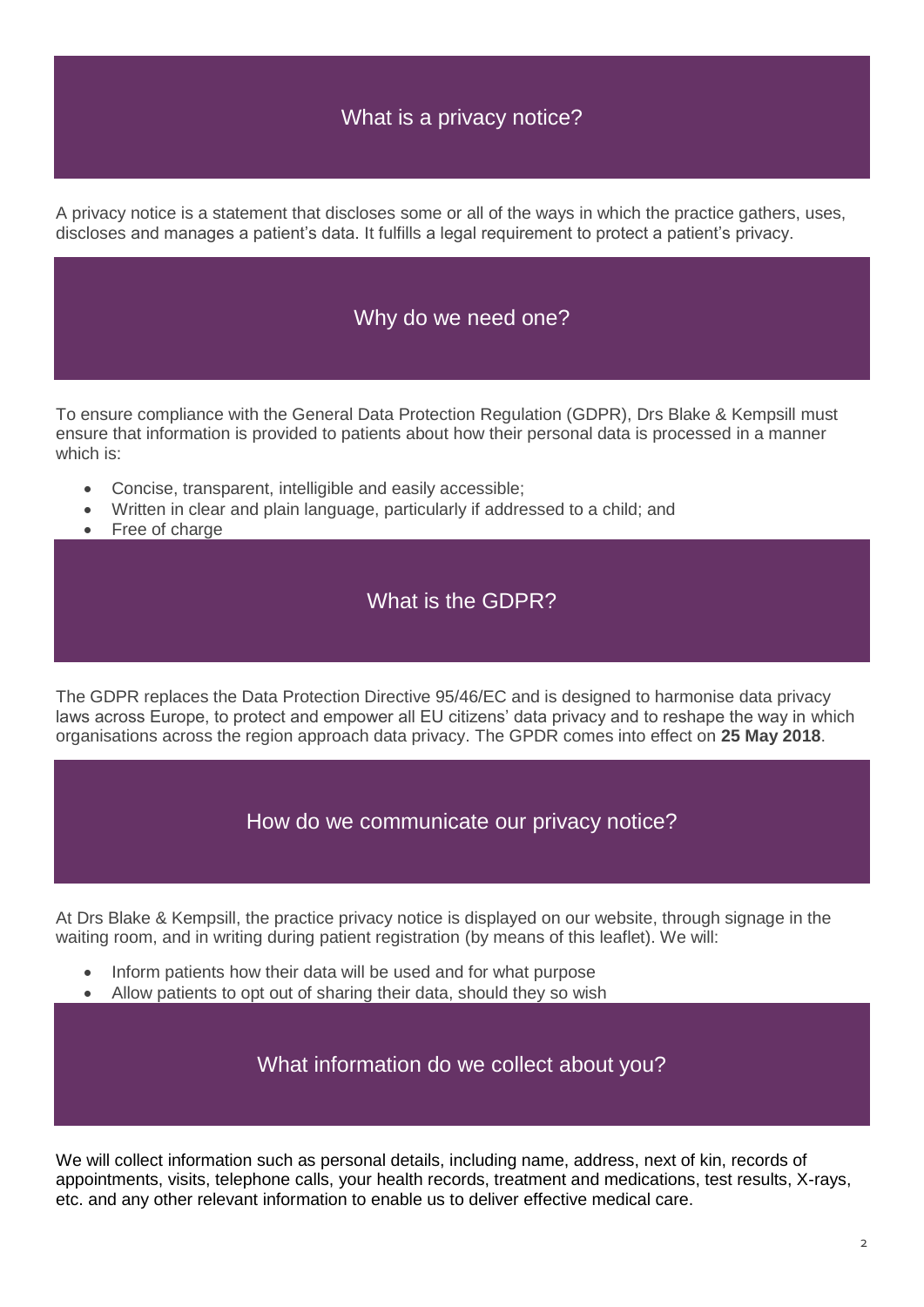# How do we use your information?

Your data is collected for the purpose of providing direct patient care; however, we can disclose this information if it is required by law, if you give consent or if it is justified in the public interest. The practice may be requested to support research; however, we will always gain your consent before sharing your information with medical research databases such as the Clinical Practice Research Datalink and QResearch or others when the law allows.

# Maintaining confidentiality

We are committed to maintaining confidentiality and protecting the information we hold about you. We adhere to the General Data Protection Regulation (GDPR), the NHS Codes of Confidentiality and Security, as well as guidance issued by the Information Commissioner's Office (ICO).

#### Risk stratification

Risk stratification is a mechanism used to identify and subsequently manage those patients deemed as being at high risk of requiring urgent or emergency care. Usually this includes patients with long-term conditions, e.g. cancer. Your information is collected by a number of sources, including Drs Blake & Kempsill this information is processed electronically and given a risk score which is relayed to your GP who can then decide on any necessary actions to ensure that you receive the most appropriate care.

#### Invoice validation

Your information may be shared if you have received treatment, to determine which Clinical Commissioning Group (CCG) is responsible for paying for your treatment. This information may include your name, address

and treatment date. All of this information is held securely and confidentially; it will not be used for any other purpose or shared with any third parties.